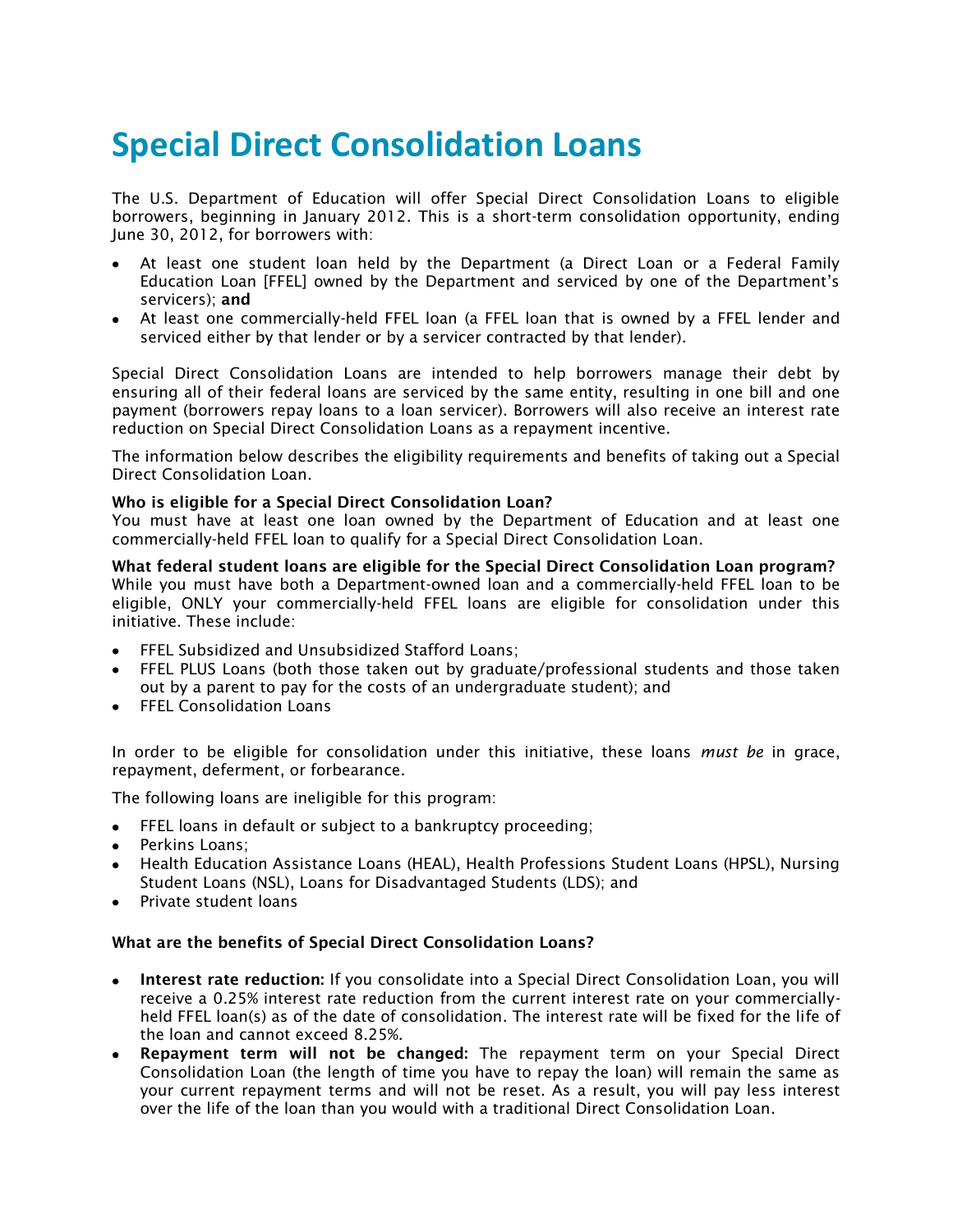- **Credit for Previous Income-Based Repayment (IBR) Payments:** If you made any IBR loan payments on your commercially-held FFEL loans prior to consolidation, those payments will count toward the required repayment time for cancellation if you remain in IBR. Under IBR, any remaining loan balance is forgiven after 25 years of repayment.
- **Eligibility for loan forgiveness under the Public Service Loan Forgiveness (PSLF) Program:** By consolidating your commercially-held FFEL loans into a Special Direct Consolidation Loan, those loans become Direct Loans, and as result, are eligible for the PSLF Program if you meet the additional program requirements. Under this program, you may qualify for forgiveness of the remaining balance due on your eligible Direct Loans after you have made 120 payments on those loans under certain repayment plans while employed full time by certain public service employers.

## **How are Special Direct Consolidation Loans different than traditional Direct Consolidation Loans?**

|                                | <b>Traditional Direct Consolidation Loan</b>                                                                                                                                                                                                                                                                                      | Consolidation<br><b>Direct</b><br><b>Special</b><br>Loan                                                                                                                                                                |
|--------------------------------|-----------------------------------------------------------------------------------------------------------------------------------------------------------------------------------------------------------------------------------------------------------------------------------------------------------------------------------|-------------------------------------------------------------------------------------------------------------------------------------------------------------------------------------------------------------------------|
| Repayment<br>Term              | The repayment term for the loan starts over, giving<br>students longer to repay their loan. A longer<br>repayment term may result in lower monthly<br>payments but will ultimately increase the amount<br>the borrower will pay over the life of the loan since<br>more interest will accrue during a longer repayment<br>period. | Each loan that is consolidated retains<br>its original repayment term. As a<br>result, borrowers will pay less interest<br>over the life of the loan than they<br>would under the traditional<br>consolidation program. |
| Interest<br>Rate               | A fixed rate based on the weighted average of the<br>interest rates of those loans being consolidated<br>rounded up to the nearest one-eighth of 1%, not to<br>exceed 8.25%.                                                                                                                                                      | A fixed rate (not to exceed 8.25%)<br>after applying the 0.25% interest rate<br>reduction to the FFEL loans being<br>consolidated.                                                                                      |
| Electronic<br>Debit<br>Benefit | Eligible for a 0.25% interest rate reduction if the<br>loan is repaid through the Department's automatic<br>debit system.                                                                                                                                                                                                         | Eligible for an additional 0.25%<br>interest rate reduction if the loan is<br>repaid through the Department's<br>automatic debit system.                                                                                |

# **Should I consolidate my loans into a Special Direct Consolidation Loan?**

You should assess your personal student loan situation to determine if you should consolidate your loans into a Special Direct Consolidation Loan. While Special Direct Consolidation Loans offer certain benefits, such as a reduced interest rate, some borrowers may choose not to take advantage of this limited time offer because they are satisfied with the current repayment arrangements on their existing loans, or they wish to consolidate all of their federal loans (including those loans ineligible for this special consolidation opportunity) into a traditional Direct Consolidation Loan.

# **How much money will I save in interest if I obtain a Special Direct Consolidation Loan?**

Your interest savings must be evaluated on a loan-by-loan basis. If you are eligible for a Special Direct Consolidation Loan, the federal loan servicer that contacts you starting in January 2012 will be able to provide you with detailed interest reduction information.

# **How will I know if I am eligible for a Special Direct Consolidation Loan?**

A Department of Education servicer will notify you if you meet the eligibility criteria for a Special Direct Consolidation Loan. When you are notified of your eligibility, you will also receive information on how to apply for a Special Direct Consolidation Loan. Notifications will begin January 17, 2012.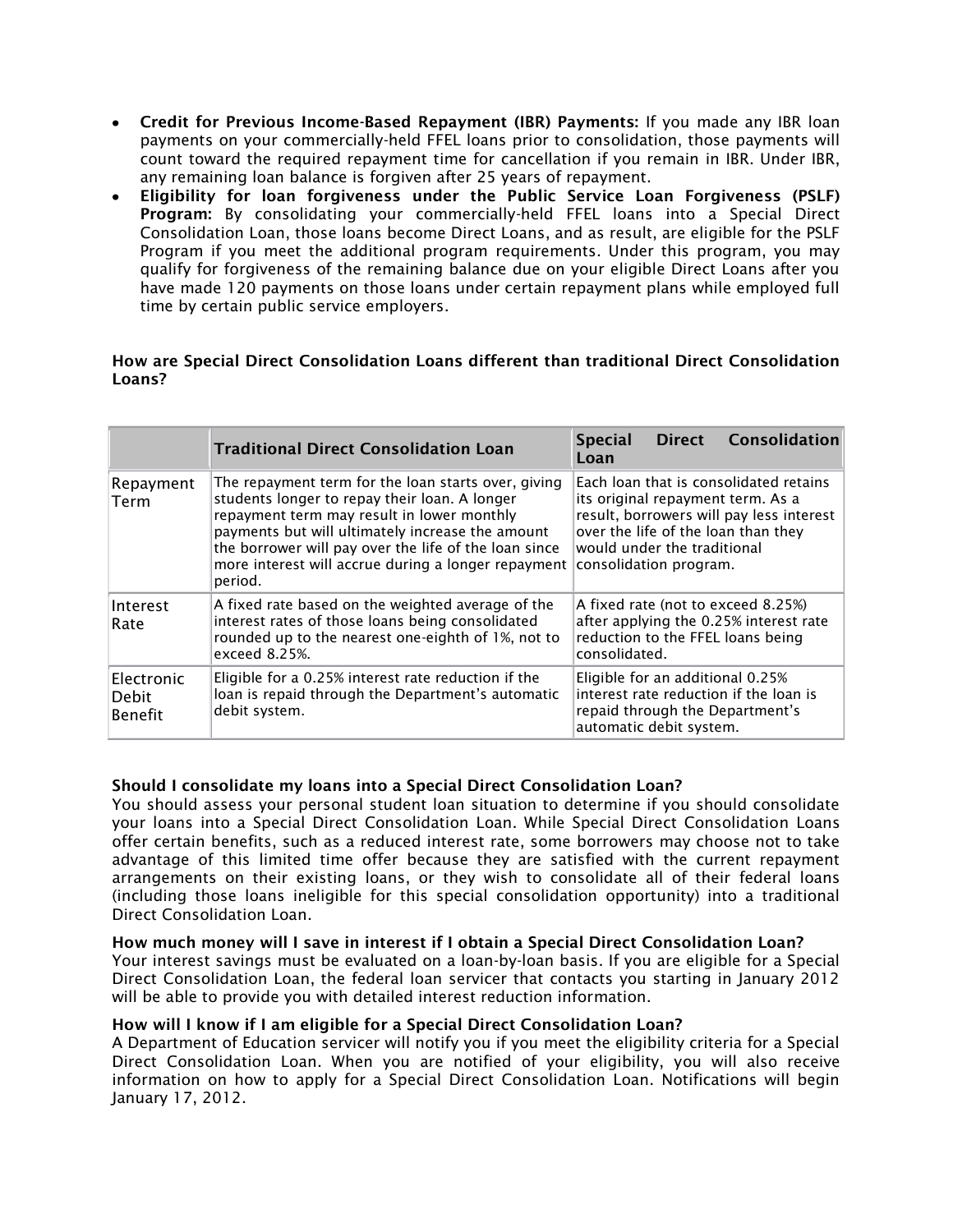# **What action should I take to initiate a Special Direct Consolidation Loan?**

You do not need to take any action until you are contacted by a Department of Education servicer. If you're interested in taking out a Special Consolidation Loan, **it is critical that you do not start the traditional Direct Consolidation Loan process. If you consolidate your loans into a traditional Direct Consolidation Loan before Special Consolidation Loans are available, you will not be eligible for a Special Direct Consolidation Loan.**

**If I have a traditional Direct Consolidation Loan application in process, can I cancel that application in order to apply for a Special Direct Consolidation Loan?**

In some cases, a borrower may cancel a pending Direct Consolidation Loan application. However, once the traditional consolidation process has been completed, the application cannot be cancelled.

The guidelines that apply to canceling a traditional Direct Consolidation Loan application are summarized as follows:

| If You Have                                                                                                                                                     | You May |
|-----------------------------------------------------------------------------------------------------------------------------------------------------------------|---------|
| Received your loan statement for your Direct Not Cancel the traditional application<br>Consolidation Loan and the 15-day adjustment<br>period has passed        |         |
| Received your loan statement for your Direct <i>Cancel</i> the traditional application<br>Consolidation Loan and the 15-day adjustment<br>period has not passed |         |
| Not yet received your loan statement for your <i>Cancel</i> the traditional application<br>Direct Consolidation Loan                                            |         |

If you have questions about canceling a traditional Direct Consolidation Loan application, visit [http://loanconsolidation.ed.gov.](http://loanconsolidation.ed.gov/)

#### **Who will contact me if I am eligible for a Special Direct Consolidation Loan?**

You will be contacted by one of the Department of Education's servicers if you are eligible for this special consolidation opportunity. The Department of Education servicers for this special initiative are FedLoan Servicing (PHEAA), Great Lakes Educational Loan Services, Inc., Nelnet, and Sallie Mae.

#### **Will I be required to sign a new promissory note to obtain a Special Direct Consolidation Loan?**

Yes, by consolidating your loans into a Special Direct Consolidation Loan you are securing a new loan. This requires a new promissory note.

#### **What repayment options are available for Special Direct Consolidation Loans?**

You can choose any of the following repayment plans to repay your Special Direct Consolidation Loan:

- Standard Repayment Plan
- Graduated Repayment Plan
- Extended Repayment Plan
- Income-Contingent Repayment (ICR) Plan
- Income-Based Repayment (IBR) Plan